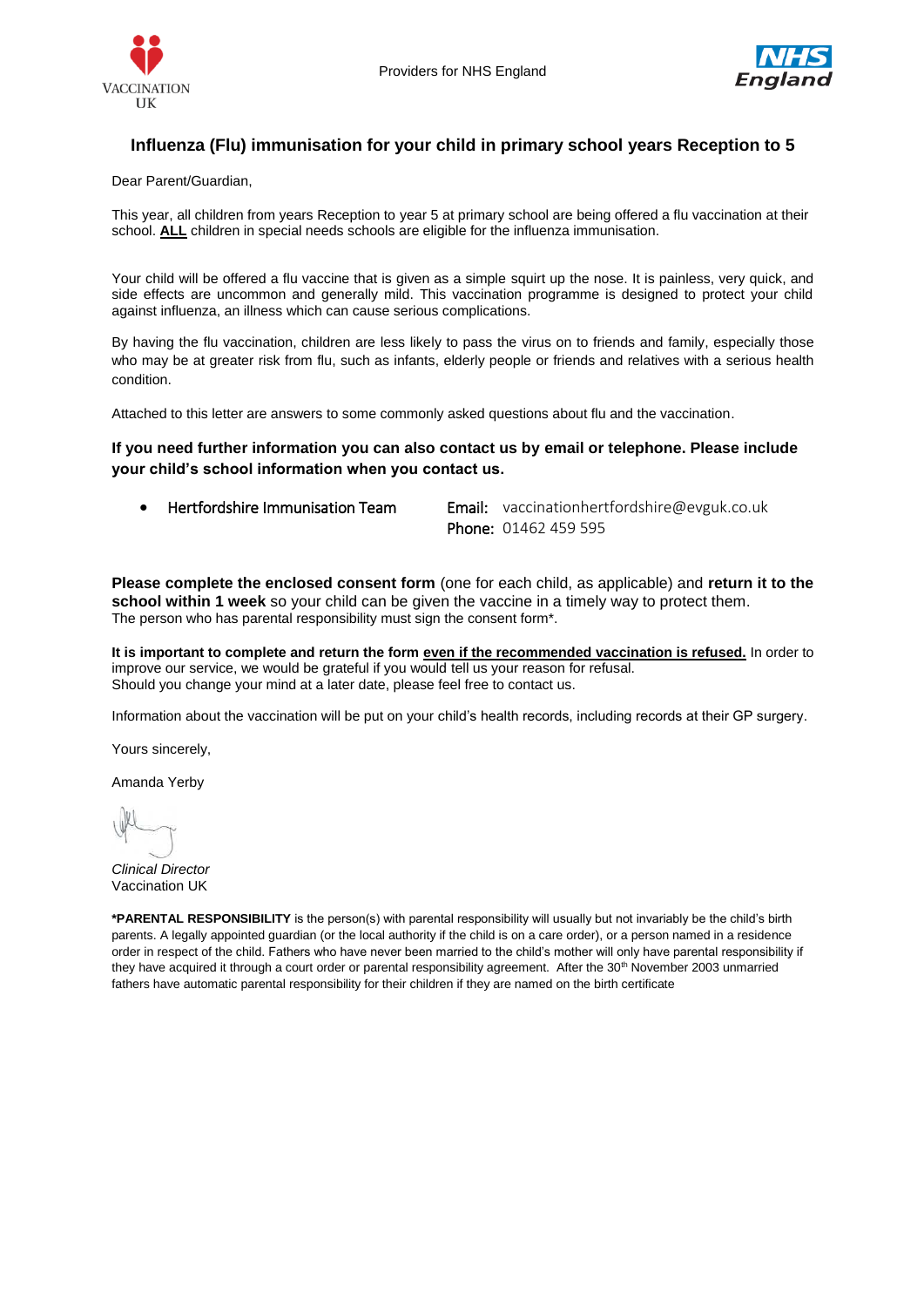# **Commonly asked questions about children's flu immunisation ('Fluenz')**

# **Why should children have the flu vaccine?**

Flu can be a very unpleasant illness in children causing fever, stuffy nose, dry cough, sore throat, aching muscles and joints, and extreme tiredness. This can often last several days. Some children can also get a very high fever, sometimes without the usual flu symptoms, and may need to go to hospital for treatment. Complications of flu can include a painful ear infection, bronchitis, and pneumonia – these may be severe.

#### **What are the benefits of the vaccine?**

Having the vaccine will help protect your child from what can be a very nasty illness and will also reduce the chance of others in your family getting it, especially if a family member has a serious health condition. It can also help you avoid having to take time out because you are ill, or to look after your sick child.

#### **How will the vaccine be given?**

For most children, it is given up the nose.

#### **Who will give my child their flu vaccination?**

Specially trained healthcare staff will give your child the flu vaccination.

# **How does the nasal vaccine work?**

The nasal vaccine contains flu viruses that have been weakened. As the viruses are weakened, this means the vaccine cannot cause flu itself, but it will help your child to build up immunity, so that when he or she comes into contact with the flu virus they are unlikely to get ill.

#### **Are there any side effects of the vaccine?**

Side effects are uncommon but may include a runny or blocked nose, headache, general tiredness and some loss of appetite. The vaccine is absorbed quickly in the nose so, even if your child sneezes immediately after having had the spray, there's no need to worry that it hasn't worked.

#### **Are there any children who shouldn't have the nasal vaccine?**

Children should not have the nasal vaccine if they:

- Are allergic to eggs, egg proteins, gentamicin or gelatin
- Are currently wheezy or have been wheezy in the past week (vaccination should be delayed until at least seven days after the wheezing has stopped)
- Are severely asthmatic, i.e. being treated with oral steroids or high dose inhaled steroids
- Have a condition that severely weakens their immune system.

Also, children who have been vaccinated should avoid *close* contact with people with very severely weakened immune systems for around two weeks following vaccination. This is because there's an extremely remote chance that the vaccine virus may be passed to them.

Contact with other healthy children or adults does not need to be limited after having the vaccine.

#### **I believe the nasal vaccine contains products derived from pigs (porcine gelatin), which means my child can't have it because of our beliefs.**

The nasal vaccine contains a highly processed form of gelatin (derived from pigs), which is used in a range of many essential medicines already. The nasal vaccine provides the best protection against flu, particularly in young children.

This nasal vaccine not only helps protect your child against disease but, if enough children are vaccinated, the disease won't spread from one person to another, and so their friends and family are also protected. Some faith groups accept the use of porcine gelatine in medical products – the decision is, of course, up to you. For further information about porcine gelatine and the nasal flu vaccine, please go to the website below:

# **[www.gov.uk/government/news/vaccines-and-gelatine-phe-response](http://www.gov.uk/government/news/vaccines-and-gelatine-phe-response)**

# **Can't my child have the injected vaccine that doesn't contain gelatine?**

The nasal vaccine offers the best protection for your child and it reduces the risk to, for example, younger siblings who may be too young to be vaccinated, as well as other family members such as grandparents who may be more at risk of the complications of flu.

The injected vaccine is not thought to reduce spread so effectively and so is not being offered to healthy children as part of this programme.

However, if your child is at high risk from flu due to one or more medical conditions or treatments and can't have the nasal flu vaccine because of this, they should have the flu vaccine by injection.